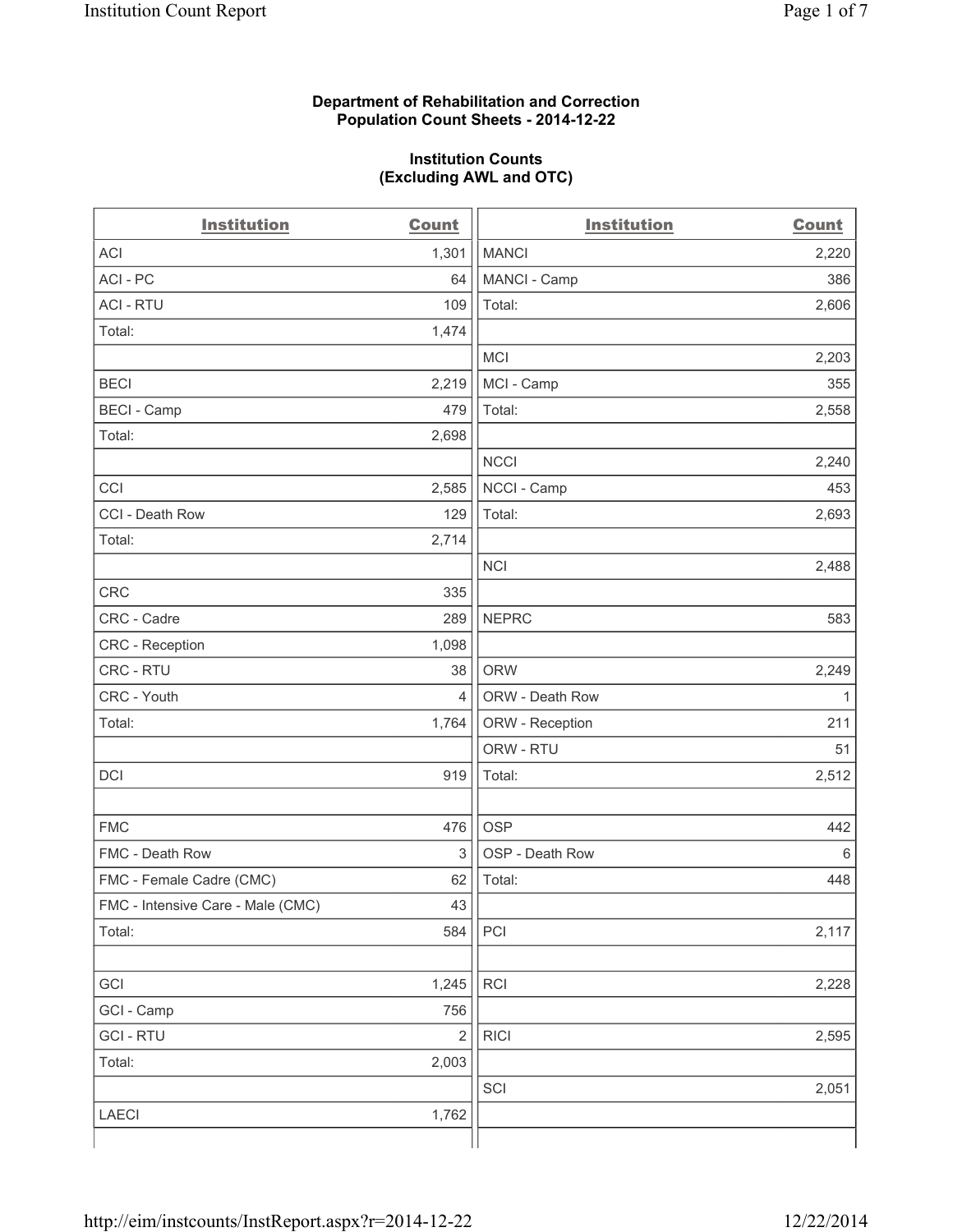|                          |       | <b>SOCF</b>      | 1,173                                           |
|--------------------------|-------|------------------|-------------------------------------------------|
| <b>LECI</b>              | 1,987 | SOCF - RTU       | 64                                              |
| LECI - Camp              | 168   | Total:           | 1,237                                           |
| Total:                   | 2,155 |                  |                                                 |
|                          |       | <b>TCI</b>       | 1,100                                           |
| LOCI                     | 2,285 | TCI - Camp       | 450                                             |
|                          |       | Total:           | 1,550                                           |
| <b>LORCI</b>             | 257   |                  |                                                 |
| LORCI - Cadre            | 224   | <b>TOCI</b>      | 995                                             |
| <b>LORCI - Reception</b> | 1,145 | <b>TOCI - PC</b> | 111                                             |
| Total:                   | 1,626 | Total:           | 1,106                                           |
|                          |       |                  |                                                 |
| <b>MACI</b>              | 1,158 | <b>WCI</b>       | 1,298                                           |
| MACI - Minimum           | 1,425 | WCI - RTU        | 97                                              |
| Total:                   | 2,583 | Total:           | 1,395                                           |
|                          |       |                  |                                                 |
|                          |       |                  | $P^{\wedge}$ $P^{\wedge}$<br>天下 ちょうし あいしょうしょうしん |

**Total Population: 50,734**

\* The Total Population includes 36 Offenders with Reason Codes 30 & 31. \*\* The Total Population includes 32 Offenders with Reason Code 0A.

## **Male Population by Security Level (Include AWL and Exclude OTC)**

| <b>Security Level</b>  |                   | <b>Body</b> | <b>AWL</b> | $(-OTC)$ | <b>Total</b> |
|------------------------|-------------------|-------------|------------|----------|--------------|
| Total Level 5          |                   | 122         | 0          | 0        | 122          |
| Total Level 4          |                   | 1,819       | 20         | 19       | 1,820        |
| Total Level 3          |                   | 11,425      | 126        | 89       | 11,462       |
| Total Level 2          |                   | 17,384      | 246        | 174      | 17,456       |
| Total Level 1          |                   | 15,670      | 209        | 116      | 15,763       |
| <b>Total Death Row</b> |                   | 139         |            | $\Omega$ | 140          |
|                        | <b>Total Male</b> | 46,559      | 602        | 398      | 46,763       |

#### **Female Population by Institution (Include AWL and Exclude OTC)**

| <b>Institution</b>       | <b>Body</b> | <b>AWL</b> | $(-OTC)$ | <b>Total</b> |
|--------------------------|-------------|------------|----------|--------------|
| <b>DCI</b>               | 919         | 14         | 4        | 929          |
| <b>FMC</b>               | 26          | 5          |          | 30           |
| FMC - Female Cadre (CMC) | 62          | 0          | 0        | 62           |
| <b>NEPRC</b>             | 583         | 18         | 3        | 598          |
| <b>ORW</b>               | 2,248       | 70         | 24       | 2,294        |
| <b>ORW - Death Row</b>   |             | U          | $\Omega$ |              |
| ORW - Reception          | 211         |            | 0        | 211          |
|                          |             |            |          |              |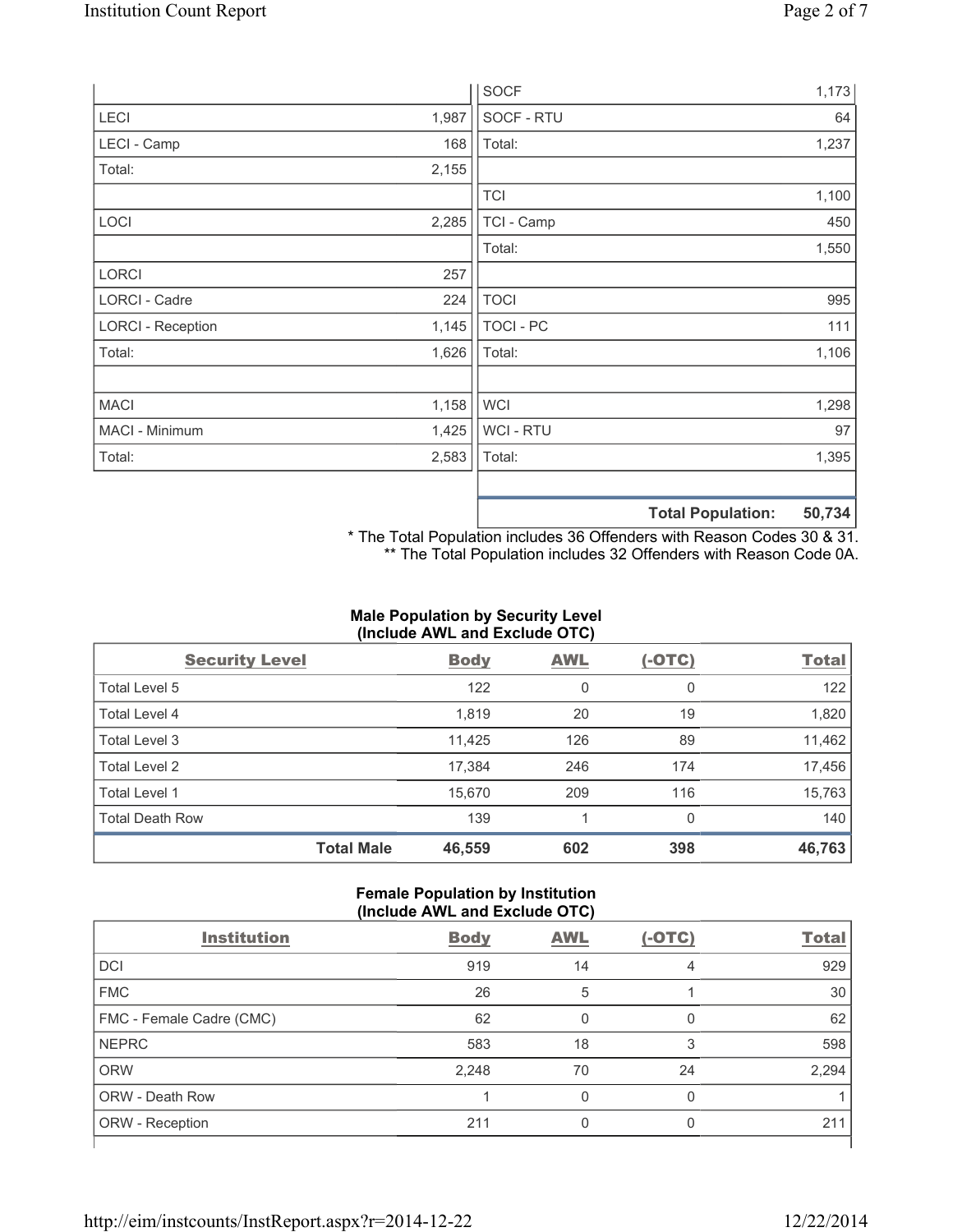| <b>ORW - RTU</b> |                          | 51     |     |     |        |
|------------------|--------------------------|--------|-----|-----|--------|
|                  | <b>Total Female</b>      | 4.101  | 107 | 32  | 4,176  |
|                  |                          |        |     |     |        |
|                  | <b>Total Population:</b> | 50,660 | 709 | 430 | 50,939 |

## **Male Population by Institution: Security Level 5 (Include AWL and Exclude OTC)**

|            | <b>Institution</b>   | <b>Body</b> | <b>AWL</b> | $(-OTC)$ | <b>Total</b> |
|------------|----------------------|-------------|------------|----------|--------------|
| LORCI      |                      |             |            |          |              |
| <b>OSP</b> |                      | 121         |            |          | 121          |
|            | <b>Total Level 5</b> | 122         |            |          | 122          |

# **Male Population by Institution: Security Level 4 (Include AWL and Exclude OTC)**

| <b>Institution</b>       |                      | <b>Body</b>    | <b>AWL</b>          | $(-OTC)$            | <b>Total</b>   |
|--------------------------|----------------------|----------------|---------------------|---------------------|----------------|
| <b>BECI</b>              |                      | 1              | $\mathsf{O}\xspace$ | $\mathsf 0$         | $\mathbf{1}$   |
| CRC                      |                      | 13             | $\mathsf{O}\xspace$ | $\mathsf{O}\xspace$ | 13             |
| CRC - Reception          |                      | 1              | $\mathsf{O}\xspace$ | $\mathsf{O}\xspace$ | 1              |
| CRC - RTU                |                      | $\mathbf{1}$   | $\mathsf{O}\xspace$ | $\mathsf{O}\xspace$ | $\mathbf{1}$   |
| LECI                     |                      | $\overline{2}$ | $\mathsf{O}\xspace$ | $\mathsf{O}\xspace$ | $\sqrt{2}$     |
| LOCI                     |                      | 20             | $\mathsf{O}\xspace$ | $\mathsf{O}\xspace$ | 20             |
| <b>LORCI</b>             |                      | $\overline{4}$ | $\overline{2}$      | $\mathbf{1}$        | $\sqrt{5}$     |
| <b>LORCI - Reception</b> |                      | $\mathbf{1}$   | $\mathsf{O}\xspace$ | $\mathsf{O}\xspace$ | $\mathbf{1}$   |
| <b>MANCI</b>             |                      | 17             | $\mathsf{O}\xspace$ | $\mathsf{O}\xspace$ | 17             |
| <b>MCI</b>               |                      | $\,6\,$        | $\mathsf{O}\xspace$ | $\mathsf 0$         | $\,6\,$        |
| <b>NCCI</b>              |                      | 5              | $\mathsf{O}\xspace$ | $\mathsf{O}\xspace$ | $\sqrt{5}$     |
| <b>OSP</b>               |                      | 313            | $\overline{4}$      | 4                   | 313            |
| <b>RCI</b>               |                      | 8              | $\mathsf{O}\xspace$ | $\mathsf 0$         | $\,8\,$        |
| <b>RICI</b>              |                      | $\overline{2}$ | $\mathsf{O}\xspace$ | $\mathbf 0$         | $\overline{2}$ |
| <b>SOCF</b>              |                      | 1,108          | 13                  | 13                  | 1,108          |
| SOCF - RTU               |                      | 63             | $\pmb{0}$           | $\mathsf 0$         | 63             |
| <b>TCI</b>               |                      | $6\phantom{1}$ | $\mathsf{O}\xspace$ | $\mathsf{O}\xspace$ | $\,6\,$        |
| <b>TOCI</b>              |                      | 187            | $\mathsf{O}\xspace$ | $\mathsf{O}\xspace$ | 187            |
| TOCI - PC                |                      | 46             | $\mathsf{O}\xspace$ | $\mathsf 0$         | 46             |
| <b>WCI</b>               |                      | 15             | $\mathbf{1}$        | 1                   | 15             |
|                          | <b>Total Level 4</b> | 1,819          | 20                  | 19                  | 1,820          |

## **Male Population by Institution: Security Level 3 (Include AWL and Exclude OTC)**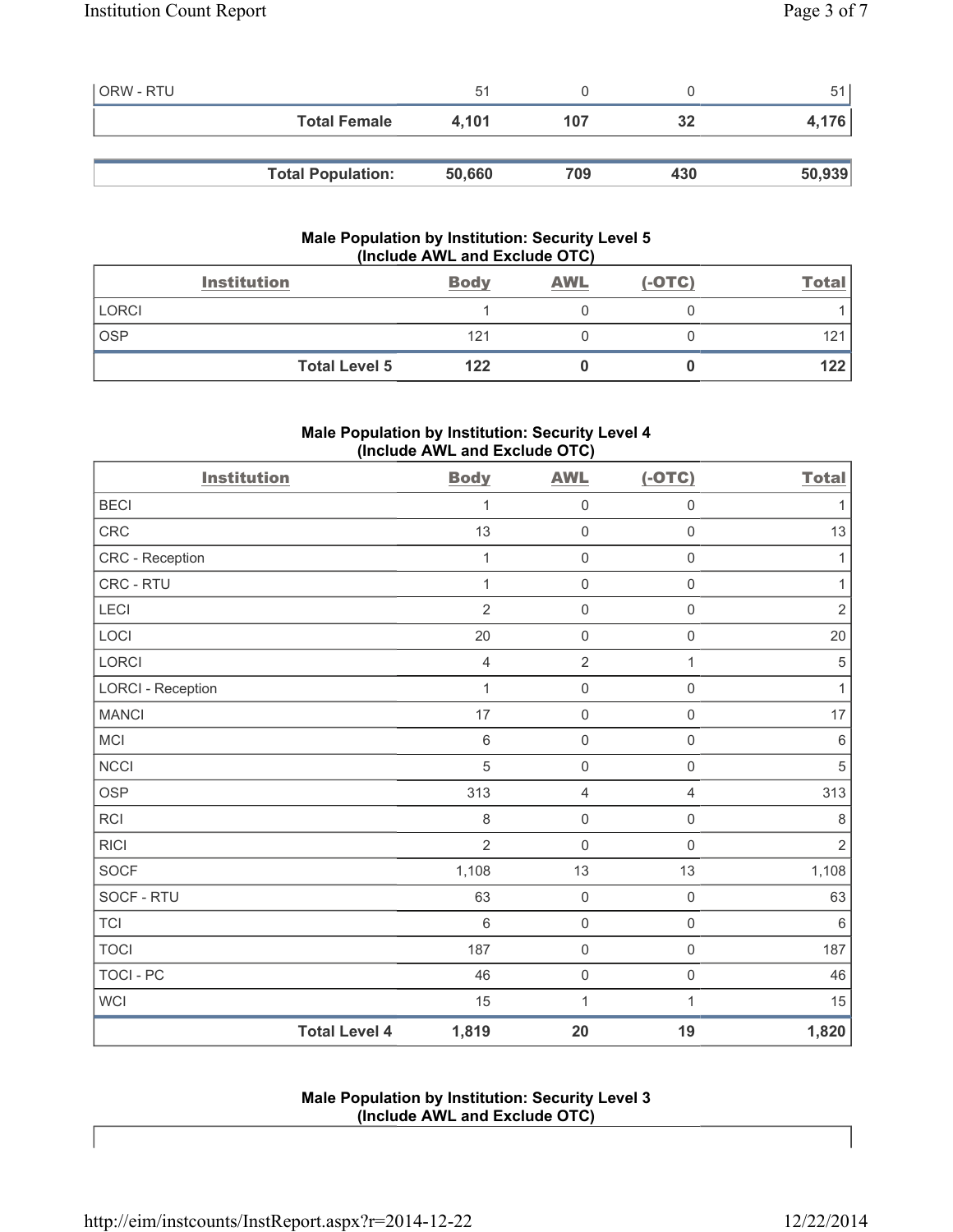| <b>Institution</b>                | <b>Body</b>               | <b>AWL</b>          | $(-OTC)$            | <b>Total</b>   |
|-----------------------------------|---------------------------|---------------------|---------------------|----------------|
| <b>ACI</b>                        | 14                        | $\mathbf 2$         | $\mathsf{O}\xspace$ | 16             |
| <b>BECI</b>                       | 5                         | $\mathsf{O}\xspace$ | $\mathsf{O}\xspace$ | $\,$ 5 $\,$    |
| CCI                               | 3                         | $\mathsf{O}\xspace$ | $\mathsf 0$         | $\mathfrak{S}$ |
| CRC                               | 105                       | $\sqrt{2}$          | $\overline{2}$      | 105            |
| CRC - Cadre                       | 204                       | $\mathsf{O}\xspace$ | $\mathsf{O}\xspace$ | 204            |
| CRC - Reception                   | 670                       | 13                  | 13                  | 670            |
| CRC - RTU                         | 22                        | $\mathsf{O}\xspace$ | $\mathsf{O}\xspace$ | 22             |
| CRC - Youth                       | $\ensuremath{\mathsf{3}}$ | $\mathsf{O}\xspace$ | $\mathsf{O}\xspace$ | $\mathsf 3$    |
| <b>FMC</b>                        | $\mathbf{1}$              | $\mathsf{O}\xspace$ | $\mathsf{O}\xspace$ | $\mathbf{1}$   |
| FMC - Intensive Care - Male (CMC) | 9                         | $\mathsf{O}\xspace$ | $\mathsf 0$         | $\hbox{9}$     |
| GCI                               | $\overline{2}$            | $\mathsf{O}\xspace$ | $\mathsf{O}\xspace$ | $\overline{2}$ |
| LECI                              | 1,897                     | 19                  | 15                  | 1,901          |
| LORCI                             | 78                        | 25                  | 21                  | 82             |
| LORCI - Cadre                     | 207                       | $\mathbf 0$         | $\mathsf{O}\xspace$ | 207            |
| <b>LORCI - Reception</b>          | 648                       | $\mathsf{O}\xspace$ | $\mathsf{O}\xspace$ | 648            |
| <b>MANCI</b>                      | 2,173                     | 15                  | 10                  | 2,178          |
| <b>MCI</b>                        | 5                         | $\mathsf{O}\xspace$ | $\mathsf{O}\xspace$ | $\,$ 5 $\,$    |
| <b>NCCI</b>                       | $\overline{7}$            | $\mathsf{O}\xspace$ | $\mathsf{O}\xspace$ | $\overline{7}$ |
| <b>NCI</b>                        | $\overline{7}$            | $\mathbf 0$         | $\mathsf{O}\xspace$ | $\overline{7}$ |
| PCI                               | 40                        | 3                   | $\mathsf{O}\xspace$ | 43             |
| <b>RCI</b>                        | 2,002                     | 22                  | 16                  | 2,008          |
| <b>RICI</b>                       | $\overline{7}$            | $\mathbf{1}$        | $\mathbf{1}$        | $\overline{7}$ |
| SCI                               | $\mathbf{1}$              | $\mathbf 0$         | $\mathsf{O}\xspace$ | $\mathbf{1}$   |
| <b>SOCF</b>                       | 64                        | $\mathsf{O}\xspace$ | $\mathsf{O}\xspace$ | 64             |
| SOCF - RTU                        | 1                         | $\mathsf{O}\xspace$ | $\mathsf{O}\xspace$ | 1              |
| <b>TCI</b>                        | 1,036                     | 15                  | $\,6$               | 1,045          |
| TCI - Camp                        | $\mathbf{1}$              | $\mathsf 0$         | $\mathsf 0$         | $\mathbf{1}$   |
| <b>TOCI</b>                       | 802                       | $\mathbf{1}$        | $\mathbf{1}$        | 802            |
| <b>TOCI - PC</b>                  | 65                        | $\mathsf{O}\xspace$ | $\mathsf 0$         | 65             |
| <b>WCI</b>                        | 1,253                     | $\,8\,$             | $\overline{4}$      | 1,257          |
| WCI - RTU                         | 93                        | $\mathsf{O}\xspace$ | $\mathsf{O}\xspace$ | 93             |
| <b>Total Level 3</b>              | 11,425                    | 126                 | 89                  | 11,462         |

# **Male Population by Institution: Security Level 2 (Include AWL and Exclude OTC)**

| <b>Institution</b> | <b>Body</b> | <b>AWL</b> | $(-OTC)$ | Total, |
|--------------------|-------------|------------|----------|--------|
| <b>ACI</b>         | 564         |            |          | 566    |
| ACI - PC           | 47          |            |          | 47     |
| ACI - RTU          | 70          |            |          | 70     |
|                    |             |            |          |        |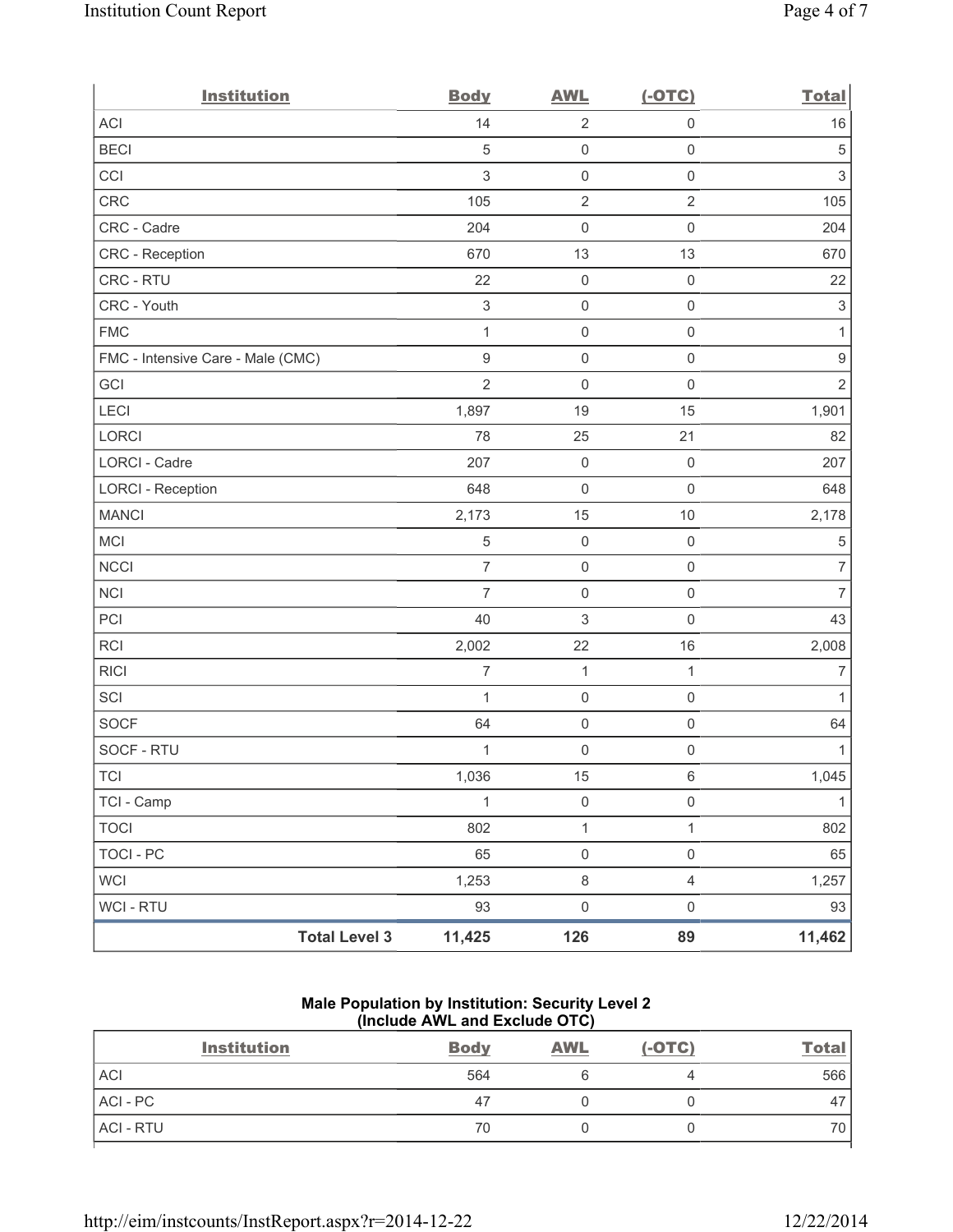| <b>BECI</b>                       | 1,525                     | 21                        | 17                        | 1,529          |
|-----------------------------------|---------------------------|---------------------------|---------------------------|----------------|
| <b>BECI - Camp</b>                | $\mathbf{1}$              | $\mathbf 0$               | $\mathsf 0$               | 1              |
| CCI                               | 1,717                     | $\,8\,$                   | $\sqrt{5}$                | 1,720          |
| <b>CRC</b>                        | 91                        | $\ensuremath{\mathsf{3}}$ | $\sqrt{2}$                | 92             |
| CRC - Cadre                       | 76                        | $\mathsf 0$               | $\mathsf 0$               | 76             |
| <b>CRC</b> - Reception            | 183                       | 4                         | $\overline{4}$            | 183            |
| CRC - RTU                         | 13                        | $\mathbf 0$               | $\mathsf 0$               | 13             |
| CRC - Youth                       | $\mathbf{1}$              | 3                         | $\sqrt{3}$                | $\mathbf{1}$   |
| <b>FMC</b>                        | $\overline{7}$            | $\mathsf{O}\xspace$       | $\mathsf 0$               | $\overline{7}$ |
| FMC - Intensive Care - Male (CMC) | 22                        | $\mathbf{1}$              | $\mathsf{O}\xspace$       | 23             |
| GCI                               | 780                       | $\,8\,$                   | $\overline{7}$            | 781            |
| <b>GCI-RTU</b>                    | $\overline{2}$            | $\mathbf 0$               | $\mathsf 0$               | $\overline{2}$ |
| LAECI                             | 1,078                     | 19                        | 15                        | 1,082          |
| LECI                              | 76                        | $\mathbf 0$               | $\mathsf 0$               | 76             |
| LOCI                              | 1,111                     | 11                        | $\overline{7}$            | 1,115          |
| <b>LORCI</b>                      | 107                       | 26                        | 23                        | 110            |
| <b>LORCI - Cadre</b>              | 12                        | $\mathbf 0$               | $\mathsf 0$               | 12             |
| <b>LORCI - Reception</b>          | 364                       | 3                         | $\ensuremath{\mathsf{3}}$ | 364            |
| <b>MACI</b>                       | 1,158                     | 10                        | $\overline{7}$            | 1,161          |
| <b>MANCI</b>                      | 15                        | $\mathbf 0$               | $\mathsf 0$               | 15             |
| <b>MCI</b>                        | 1,663                     | 20                        | 15                        | 1,668          |
| MCI - Camp                        | $\mathbf{1}$              | $\mathbf 0$               | $\mathsf 0$               | $\mathbf{1}$   |
| <b>NCCI</b>                       | 1,656                     | 33                        | 22                        | 1,667          |
| NCCI - Camp                       | 20                        | $\mathbf 0$               | $\mathbf 0$               | 20             |
| <b>NCI</b>                        | 1,691                     | 32                        | 26                        | 1,697          |
| PCI                               | 805                       | 11                        | $\sqrt{2}$                | 814            |
| <b>RCI</b>                        | 218                       | $\mathbf{1}$              | $\mathsf 0$               | 219            |
| <b>RICI</b>                       | 1,239                     | 17                        | $\overline{7}$            | 1,249          |
| SCI                               | 1,021                     | $\boldsymbol{9}$          | $\,$ 5 $\,$               | 1,025          |
| <b>TCI</b>                        | 12                        | $\mathsf{O}\xspace$       | $\mathsf 0$               | 12             |
| <b>TOCI</b>                       | $\,$ 5 $\,$               | $\mathsf 0$               | $\mathsf 0$               | $\,$ 5 $\,$    |
| <b>WCI</b>                        | 30                        | $\mathsf{O}\xspace$       | $\mathsf{O}\xspace$       | 30             |
| <b>WCI - RTU</b>                  | $\ensuremath{\mathsf{3}}$ | $\mathsf{O}\xspace$       | $\mathsf{O}\xspace$       | $\sqrt{3}$     |
| <b>Total Level 2</b>              | 17,384                    | 246                       | 174                       | 17,456         |

#### **Male Population by Institution: Security Level 1 (Include AWL and Exclude OTC)**

| <b>Institution</b> | <b>Body</b> | <b>AWL</b> | $(-OTC)$ | <u>Total</u> |
|--------------------|-------------|------------|----------|--------------|
| <b>ACI</b>         | 723         |            |          | 728          |
| ACI-PC             |             |            |          |              |
|                    |             |            |          |              |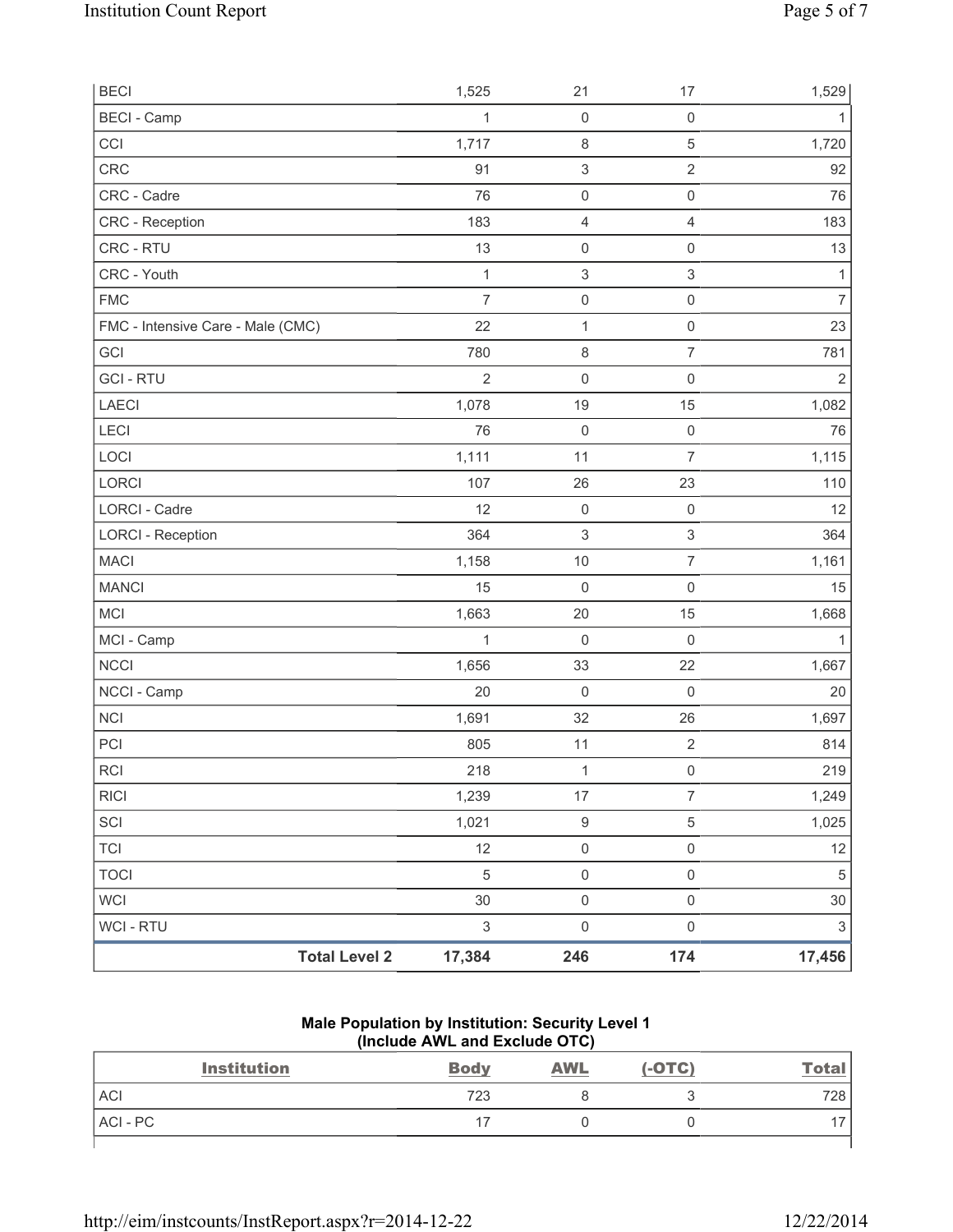| <b>ACI - RTU</b>                  | 39             | 1                   | $\mathbf 0$         | 40             |
|-----------------------------------|----------------|---------------------|---------------------|----------------|
| <b>BECI</b>                       | 688            | 15                  | $\,6\,$             | 697            |
| <b>BECI</b> - Camp                | 477            | 0                   | 0                   | 477            |
| CCI                               | 865            | 11                  | $\overline{4}$      | 872            |
| <b>CRC</b>                        | 62             | 4                   | 3                   | 63             |
| CRC - Cadre                       | 9              | $\mathsf{O}\xspace$ | $\mathsf{O}\xspace$ | 9              |
| <b>CRC</b> - Reception            | 241            | $\sqrt{5}$          | $\mathbf 5$         | 241            |
| CRC - RTU                         | $\overline{2}$ | $\mathsf{O}\xspace$ | $\mathsf{O}\xspace$ | $\overline{2}$ |
| <b>FMC</b>                        | 442            | $\sqrt{5}$          | 2                   | 445            |
| FMC - Intensive Care - Male (CMC) | 12             | $\mathsf{O}\xspace$ | $\mathsf{O}\xspace$ | 12             |
| GCI                               | 463            | 11                  | 5                   | 469            |
| GCI - Camp                        | 756            | $\mathsf 0$         | $\mathsf{O}\xspace$ | 756            |
| <b>LAECI</b>                      | 684            | $\boldsymbol{9}$    | $\overline{7}$      | 686            |
| LECI                              | 12             | $\mathbf 2$         | 1                   | 13             |
| LECI - Camp                       | 168            | $\mathsf{O}\xspace$ | $\mathsf{O}\xspace$ | 168            |
| LOCI                              | 1,154          | 9                   | 5                   | 1,158          |
| LORCI                             | 67             | 15                  | 13                  | 69             |
| LORCI - Cadre                     | 5              | $\mathsf{O}\xspace$ | $\mathbf 0$         | $\sqrt{5}$     |
| <b>LORCI - Reception</b>          | 130            | $\mathsf{O}\xspace$ | $\mathbf 0$         | 130            |
| MACI - Minimum                    | 1,425          | 18                  | 13                  | 1,430          |
| <b>MANCI</b>                      | 15             | $\overline{7}$      | $\mathbf 5$         | 17             |
| MANCI - Camp                      | 386            | $\mathbf 1$         | $\mathbf{1}$        | 386            |
| MCI                               | 529            | $\,6\,$             | 3                   | 532            |
| MCI - Camp                        | 354            | $\mathsf{O}\xspace$ | $\mathsf{O}\xspace$ | 354            |
| <b>NCCI</b>                       | 572            | 13                  | 3                   | 582            |
| NCCI - Camp                       | 433            | $\mathbf{1}$        | $\mathbf{1}$        | 433            |
| <b>NCI</b>                        | 790            | 10                  | $\overline{7}$      | 793            |
| <b>OSP</b>                        | $\overline{7}$ | $\mathsf{O}\xspace$ | $\mathsf{O}\xspace$ | $\overline{7}$ |
| PCI                               | 1,272          | 25                  | 12                  | 1,285          |
| <b>RICI</b>                       | 1,347          | $16\,$              | $\,8\,$             | 1,355          |
| SCI                               | 1,029          | 8                   | $\,6\,$             | 1,031          |
| <b>TCI</b>                        | 46             | $\mathsf g$         | 3                   | 52             |
| TCI - Camp                        | 449            | $\mathsf{O}\xspace$ | $\mathsf{O}\xspace$ | 449            |
| <b>Total Level 1</b>              | 15,670         | 209                 | 116                 | 15,763         |

| <b>High Offender ID's</b>        |         |
|----------------------------------|---------|
| Correctional Reception Center:   | A711842 |
| Lorain Correctional Institution: | A711209 |
| Ohio Reformatory for Women:      | W091164 |